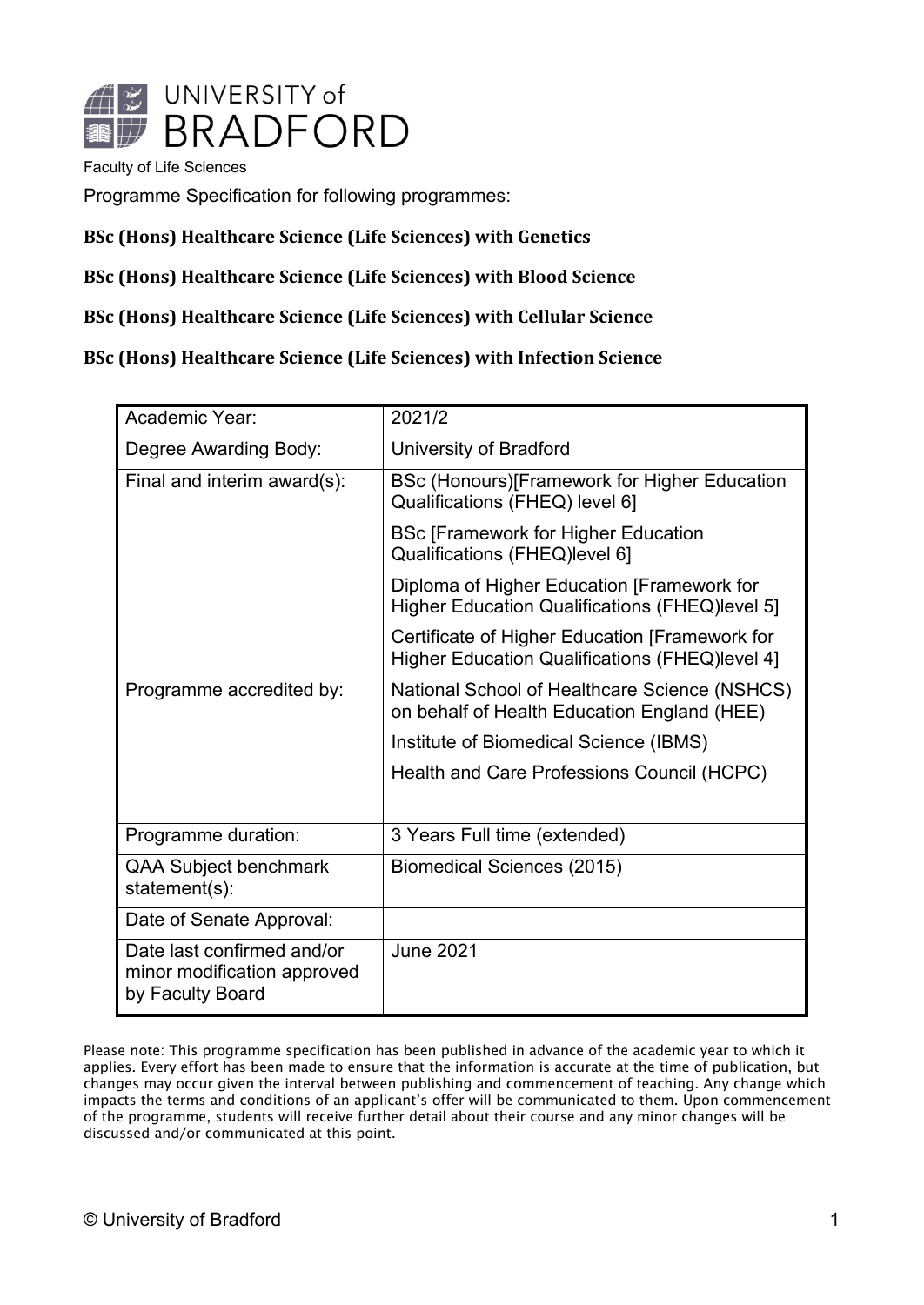## **Introduction**

Healthcare Scientists and Biomedical Scientists play an essential role in the National Health Service. Encompassing 51 disciplines, the Healthcare Science (HCS) workforce is at the heart of safe and effective patient care; the workforce is central to high quality care for all and provides expert diagnostic advice and laboratory investigation for the treatment of patients and prevention of disease. The Department of Health, under the auspices of 'Modernising Scientific Careers (MSC)', has developed a new flexible career structure for all Healthcare Scientists underpinned by new education and training programmes and a regulatory framework to address the future needs of the NHS. It is envisaged that MSC will enable patients to receive safer care, faster diagnoses closer to home and faster entry to the correct care pathway, and access to up to date innovative scientific services.

The BSc in Healthcare Science (Life Sciences) involves a multidisciplinary approach to the study of human disease. It encompasses studies of the causes of disease and the effects of disease on the normal structure and functions of the human body and it provides an understanding of the scientific basis for the laboratory investigation, diagnosis, monitoring and treatment of disease. It also develops and applies new technologies that help improve the care of patients.

Graduates from this degree programme will have a broad-based scientific background coupled with the technical skills necessary for laboratory work and more detailed knowledge and skills in their chosen Stage 3 specialism. The four pathways in Genetics, Blood Science, Cellular Science and Infection Science each have a strong specialist work-based training element which is integrated with the academic content. Every effort will be made to accommodate your preference of specialist pathway. This is, however, dependent on placement provision available at the time.

To accommodate both the academic requirements and work-based training, the programme will require extended periods of study in stage 1 and 2 (36 and 40 weeks respectively) compared to the standard 30 weeks. The stage 3 placement will take place during the standard academic year, with students attending University 1 day per week and working in their placement laboratory for the remaining 4 days per week.

Specifically, the degree programme is designed to permit students to meet the requirements of the National School of Healthcare Science on behalf of Health Education England, the Institute of Biomedical Science (IBMS), the Health and Care Professions Council (HCPC) and allows graduates to practice as a Healthcare Science Practitioner in NHS laboratories. Alternatively, graduates could find employment as a laboratory-based or nonlaboratory-based scientist in the Pharmaceutical, Biotechnology or other related industries, academic research and teaching. In addition, whilst the degree provides a qualification necessary to start a professional career graduates will need to continue to develop skills throughout their working life. This programme couples a scientific education with the development of the skills necessary for lifelong learning.

The aims and outcome statements and the supporting curriculum have been referenced to the University's Learning and Teaching Strategy

[\(https://www.bradford.ac.uk/about/media/about/Learning-and-Teaching-Strategy.pdf\)](https://www.bradford.ac.uk/about/media/about/Learning-and-Teaching-Strategy.pdf), the QAA Subject Benchmark statement for Biomedical Science

[\(http://www.qaa.ac.uk/crntwork/benchmark\)](http://www.qaa.ac.uk/crntwork/benchmark), the Modernising Scientific Careers Curriculum Strategy Group guidelines, the Framework for Higher Education Qualifications [\(http://www.qaa.ac.uk/crntwork/nqf/ewni2001/contents.htm\)](http://www.qaa.ac.uk/crntwork/nqf/ewni2001/contents.htm), the IBMS portfolio of competence and HCPC standards.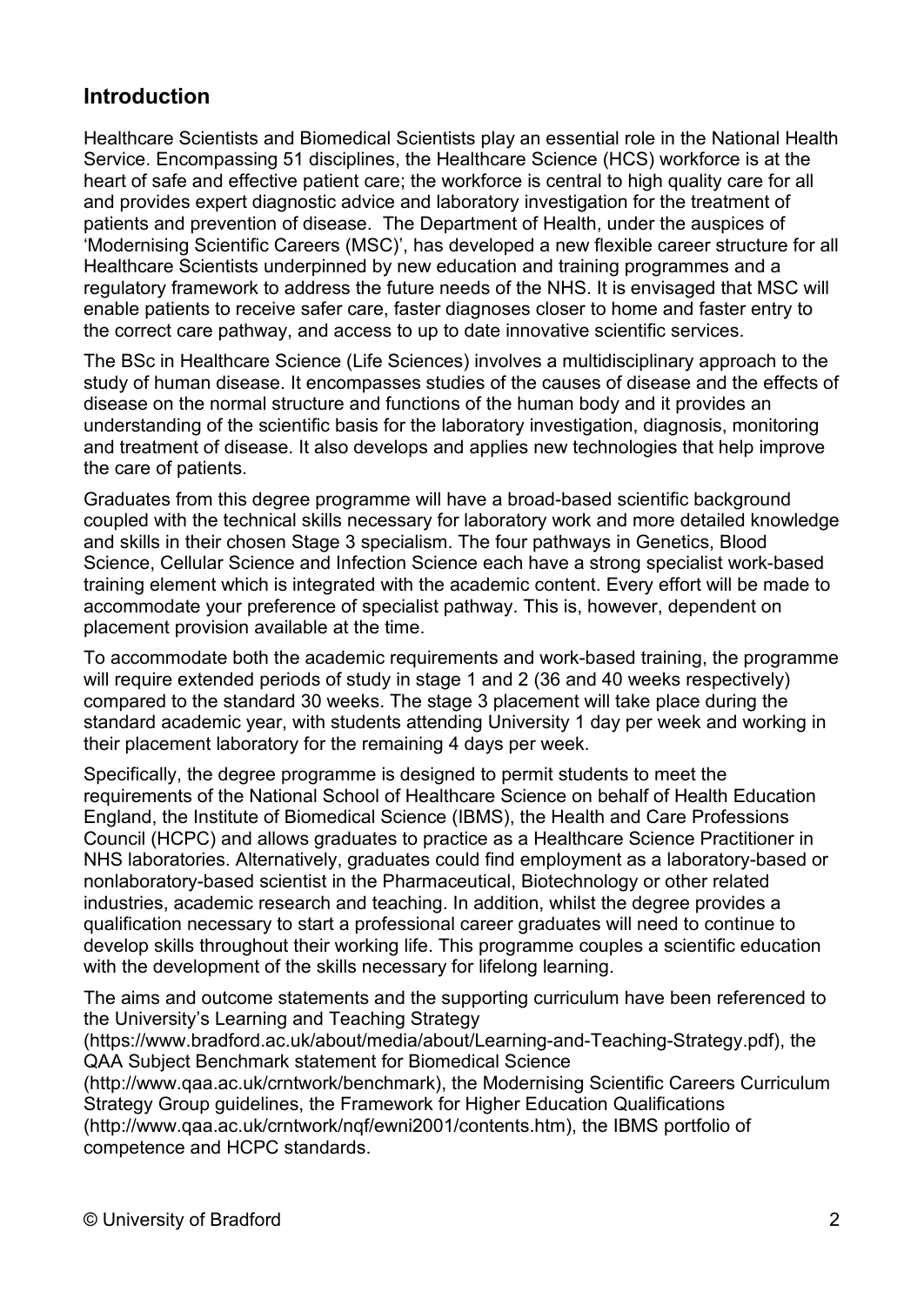### **Programme Aims**

The programme is intended to:

- Deliver a programme of study in Healthcare Science for students from diverse cultural and educational backgrounds
- Enhance learning by providing specialist work-based training in all years of the programme
- Develop subject knowledge and understanding in the core areas of Healthcare Science and the specialised areas of Genetics, Blood Sciences, Cellular Sciences or Infection Sciences to reflect the requirements of the Health Education England and the Subject Benchmark Statement(s)
- Develop an understanding of the organisation and role of the NHS
- Develop an understanding of pathology and laboratory medicine in patient care including an awareness of the implications of ethnicity, gender as well as social and cultural diversity in health and disease
- Develop an understanding of how the Healthcare Science workforce contributes to patient pathways relevant to Life Sciences and ensure the needs and wishes of the patient are central to their care
- Demonstrate attitudes and behaviours essential to providing high quality care
- Develop core discipline specific skills as outlined in the curriculum to reflect the requirements of the National School of Healthcare Science and the Subject Benchmark Statement(s)
- Develop research skills to reflect the requirements of the National School of Healthcare Science and the Subject Benchmark Statement(s)
- Develop personal transferable skills that enable students to progress successfully in employment, career development and/or further education
- Provide a National School of Healthcare Science, IBMS accredited and HCPC approved degree which will allow students to progress to employment as a Healthcare Science Practitioner/Biomedical Scientist in NHS laboratories
- Enable the student to apply for registration with the Health and Care Professions Council (HCPC) as Biomedical Scientists or any other future protected title that is appropriate to the degree. Registration can be applied for after successful completion of the degree and following completion of the IBMS portfolio. The portfolio provides evidence of achievement of the HCPC Standards of Proficiency for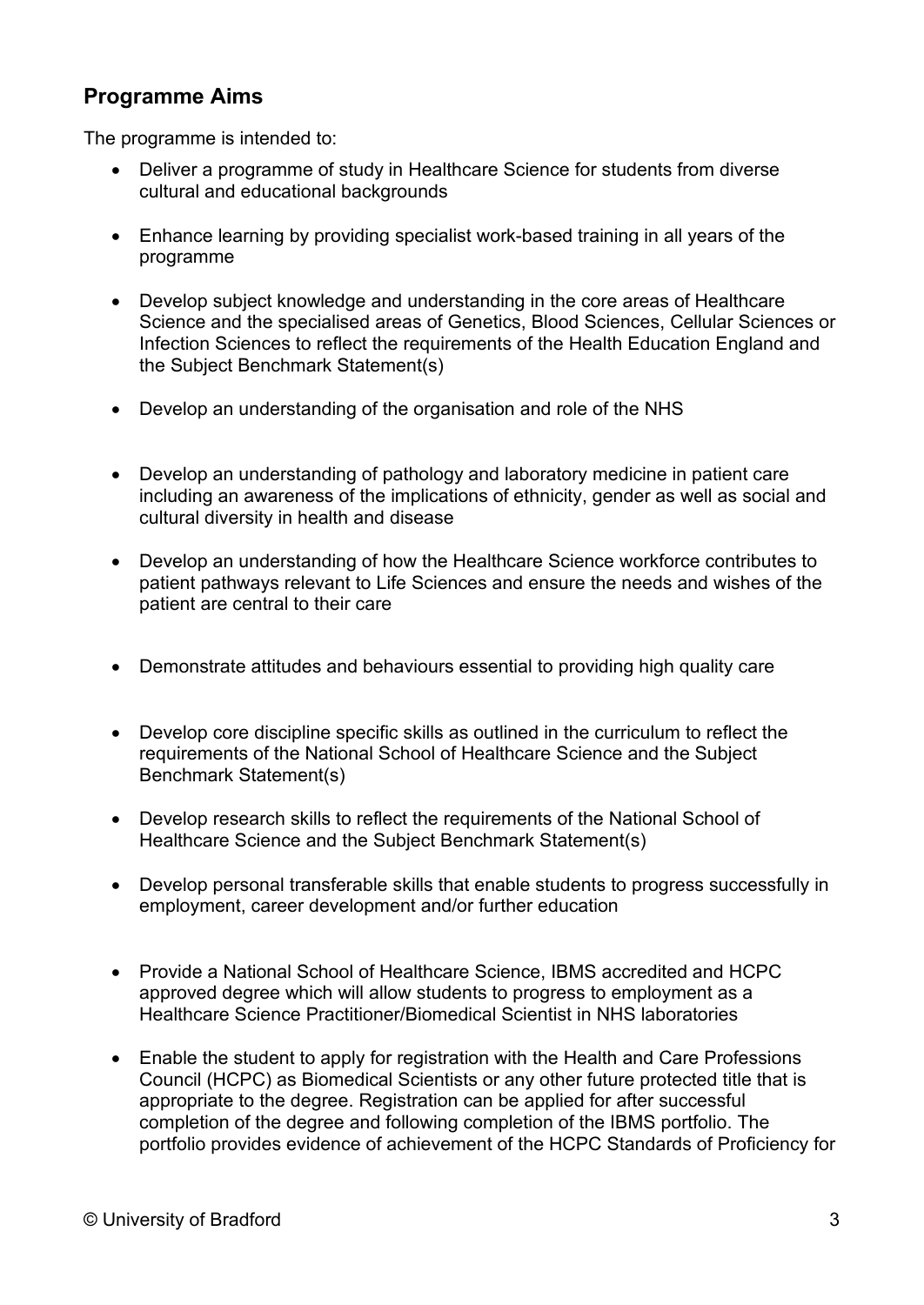a Biomedical Scientist and leads to the award of a Certificate of Competence from the IBMS

• Provide a supportive and structured environment in which students are encouraged to develop the independent study skills required for lifelong learning.

### **Programme Learning Outcomes**

To be eligible for the award of Certificate of Higher Education at FHEQ level 4, students will be able to:

LO1 Discuss and evaluate specialist and core aspects of Healthcare Science (HCS) including Cell Biology, Biochemistry, Anatomy, Physiology, Pathology, Immunology, Microbiology, Epidemiology, Medical Physics and Public Health Medicine/Health Protection

LO2 Write scientific reports

LO3 Use the range of personal transferable skills including communication, information technology (including the use of the internet and other electronic devices as sources of information and means of communication), team working, negotiating and decision-making skills that are required in a working environment and prepare students for lifelong learning

LO4 Employ skills associated with professional and ethical laboratory practice with particular reference to HCS including the ability to undertake risk and CoSHH assessments, evaluate and apply health and safety policies, good laboratory practice and solve problems as well as respond appropriately to The Human Tissue Act 2004, governance, audit and quality control and assurance

Additionally, to be eligible for the award of Diploma of Higher Education at FHEQ level 5, students will be able to:

LO5 Discuss and evaluate the organisation and role of the NHS and Pathology and Laboratory Medicine and the laboratory specialities of genetics, cellular pathology, clinical biochemistry, clinical immunology, haematology and transfusion science, and medical microbiology; demonstrate advanced knowledge and understanding of the chosen specialist area

LO6 Select and evaluate experimental and clinical laboratory techniques and be able to apply them to experimental and laboratory investigations

LO7 Prepare, process, analyse (including the statistical analysis) and interpret experimental/clinical laboratory data and present data in an appropriate format

Additionally, to be eligible for the award of Ordinary Degree of Bachelor at FHEQ level 6, students will be able to:

LO8 Collect, interpret and critically review scientific literature

LO9 Manage their own learning and undertake autonomous learning

Additionally, to be eligible for the award of Honours Degree of Bachelor at FHEQ level 6, students will be able to:

LO10 Apply skills in critical and analytical thinking, use and apply numerical and statistical techniques and use problem solving skills

LO11 Discuss and evaluate current research to develop new diagnostic procedures as well as new therapeutic intervention strategies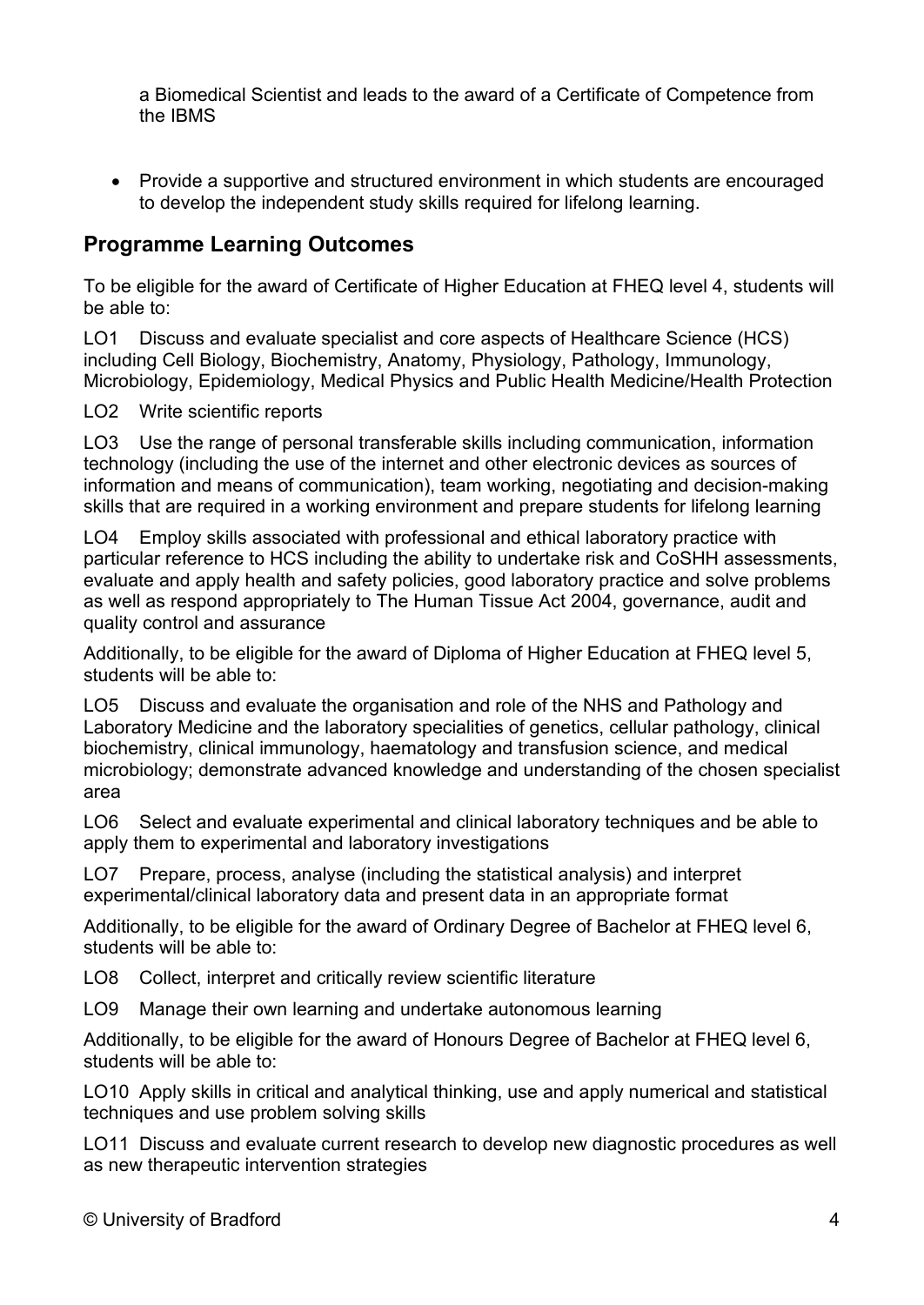LO12 Demonstrate the standards of proficiency required by HEE, IBMS and HCPC by successfully completing specialist work-based training.

## **Curriculum**

Stage 1 – All Specialisms

| <b>FHEQ</b><br>Level | <b>Module Title</b>                                       | Type | Credits | Semester       | Module<br>Code   |
|----------------------|-----------------------------------------------------------|------|---------|----------------|------------------|
| 4                    | Work based learning and<br><b>Professional Practice 1</b> | Core | 20      | $1 - 3$        | <b>BIS4011-B</b> |
| $\overline{4}$       | <b>Introductory Biochemistry</b>                          | Core | 20      | 1              | <b>BIS4007-B</b> |
| $\overline{4}$       | <b>Introductory Microbiology</b>                          | Core | 20      | $\overline{2}$ | <b>BIS4013-B</b> |
| $\overline{4}$       | Human physiology                                          | Core | 20      | 1&2            | <b>BIS4009-B</b> |
| $\overline{4}$       | <b>Cell and Tissue Biology</b>                            | Core | 20      | 1              | <b>BIS4008-B</b> |
| $\overline{4}$       | Human Genetics and<br><b>Developmental Biology</b>        | Core | 20      | $\overline{2}$ | <b>BIS4010-B</b> |

At the end of stage 1, students will be eligible to exit with the award of Certificate of Higher Education if they have successfully completed at least 120 credits and achieved the award learning outcomes.

Stage 2- All Specialisms

| <b>FHEQ</b><br>Level | <b>Module Title</b>                                                                    | <b>Type</b> | Credits | Semester       | Module<br>Code   |
|----------------------|----------------------------------------------------------------------------------------|-------------|---------|----------------|------------------|
| 5                    | Work-based learning and<br>Professional practice 2 for<br><b>Healthcare Scientists</b> | Core        | 20      | $1 - 2$        | <b>BIS5016-B</b> |
| 5                    | <b>Clinical and Analytical</b><br><b>Biochemistry</b>                                  | Core        | 20      |                | <b>BIS5013-B</b> |
| 5                    | Pathology                                                                              | Core        | 20      | $\overline{2}$ | <b>BIS5015-B</b> |
| 5                    | <b>Medical Microbiology</b>                                                            | Core        | 20      |                | <b>BIS5008-B</b> |
| 5                    | Immunology, Haematology and<br><b>Transfusion Science</b>                              | Core        | 20      | 1&2            | <b>BIS5012-B</b> |
| 5                    | <b>Molecular Genetics</b>                                                              | Core        | 20      | $\overline{2}$ | <b>BIS5014-B</b> |

At the end of stage 2, students will be eligible to exit with the award of Diploma of Higher Education if they have successfully completed at least 240 credits and achieved the award learning outcomes.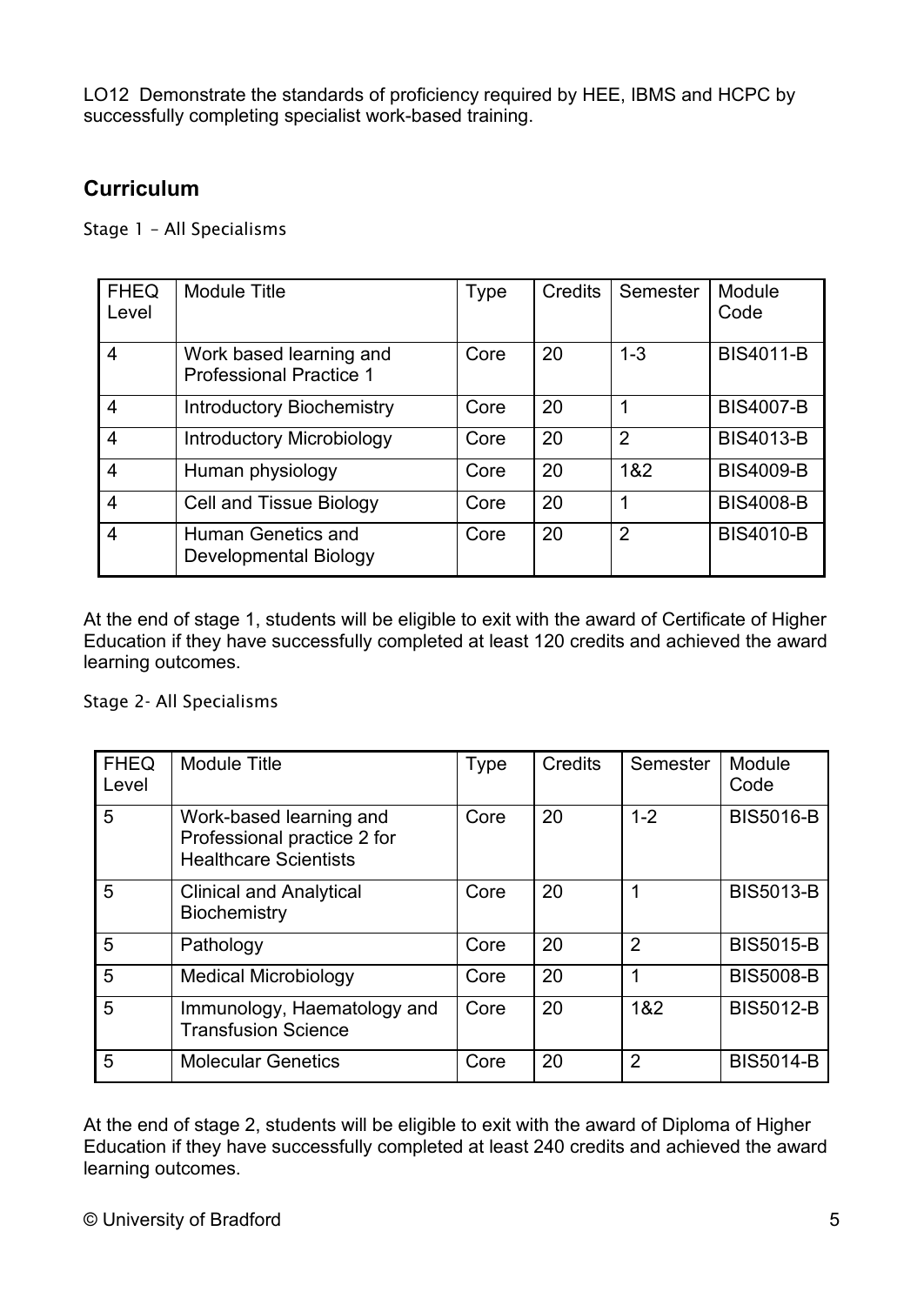#### Stage 3 – Genetics

| <b>FHEQ</b><br>Level | <b>Module Title</b>                                                                    | <b>Type</b> | Credits | Semester       | Module<br>Code   |
|----------------------|----------------------------------------------------------------------------------------|-------------|---------|----------------|------------------|
| 6                    | Work-based learning and<br>Professional Practice 3 for<br><b>Healthcare Scientists</b> | Core        | 30      | $1 - 2$        | <b>BIS6024-C</b> |
| 6                    | <b>Research Project</b>                                                                | Core        | 40      | 1&2            | <b>BIS6016-D</b> |
| 6                    | <b>Medical Genetics</b>                                                                | Core        | 20      | 1              | <b>BIS6011-B</b> |
| 6                    | <b>Independent Study</b>                                                               | Core        | 10      | 1              | <b>BIS6014-A</b> |
| 6                    | <b>Biology of Disease</b>                                                              | Core        | 20      | $\overline{2}$ | <b>BIS6012-B</b> |

### Stage 3 – Blood Science

| <b>FHEQ</b><br>Level | <b>Module Title</b>                                                                    | <b>Type</b> | Credits | Semester       | Module<br>Code   |
|----------------------|----------------------------------------------------------------------------------------|-------------|---------|----------------|------------------|
| 6                    | Work-based learning and<br>Professional Practice 3 for<br><b>Healthcare Scientists</b> | Core        | 30      | $1 - 2$        | <b>BIS6024-C</b> |
| 6                    | <b>Research Project</b>                                                                | Core        | 40      | 1&2            | <b>BIS6016-D</b> |
| 6                    | Research Topics 1 in<br><b>Haematology and Transfusion</b><br>Science                  | Core        | 20      | 1              | <b>BIS6013-B</b> |
| 6                    | Diagnostics in Biochemistry and<br>Immunology                                          | Core        | 20      | $\overline{2}$ | <b>BIS6017-B</b> |
| 6                    | <b>Pregnancy and Paediatric Blood</b><br>Science                                       | Core        | 10      |                | <b>BIS6015-A</b> |

## Stage 3 – Cellular Science

| <b>FHEQ</b><br>Level | <b>Module Title</b>                                                                    | Type | Credits | Semester       | Module<br>Code   |
|----------------------|----------------------------------------------------------------------------------------|------|---------|----------------|------------------|
| 6                    | Work-based learning and<br>Professional Practice 3 for<br><b>Healthcare Scientists</b> | Core | 30      | $1 - 2$        | <b>BIS6024-C</b> |
| 6                    | <b>Research Project</b>                                                                | Core | 40      | 1&2            | <b>BIS6016-D</b> |
| 6                    | <b>Clinical Diagnostics in</b><br><b>Reproductive Science</b>                          | Core | 20      | 1              | <b>BIS6018-B</b> |
| 6                    | Diagnostic Histopathology                                                              | Core | 20      | $\overline{2}$ | <b>BIS6019-B</b> |
| 6                    | Applications of Cytopathology                                                          | Core | 10      |                | <b>BIS6020-A</b> |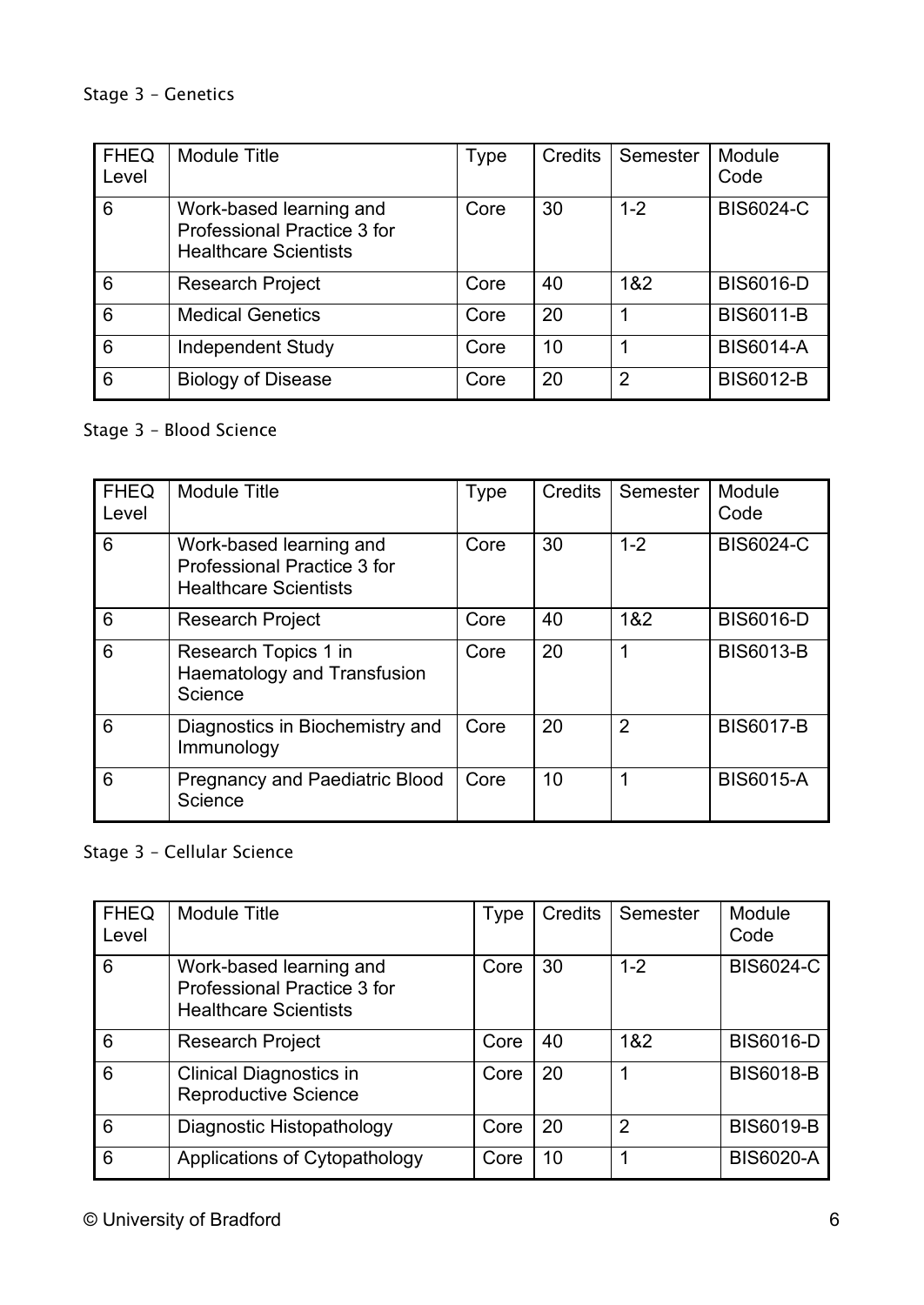| <b>FHEQ</b><br>Level | <b>Module Title</b>                                                                    | <b>Type</b> | Credits | Semester       | Module<br>Code   |
|----------------------|----------------------------------------------------------------------------------------|-------------|---------|----------------|------------------|
| 6                    | <b>Research Project</b>                                                                | Core        | 40      | 1&2            | <b>BIS6016-D</b> |
| 6                    | Infectious Disease: Establishment,<br><b>Treatment and Control</b>                     | Core        | 20      |                | <b>BIS6021-B</b> |
| 6                    | Diagnostic Microbiology                                                                | Core        | 20      | $\overline{2}$ | <b>BIS6022-B</b> |
| 6                    | Parasitology and Fungal Infections                                                     | Core        | 10      |                | <b>BIS6023-A</b> |
| 6                    | Work-based learning and<br>Professional Practice 3 for<br><b>Healthcare Scientists</b> | Core        | 30      | $1 - 2$        | <b>BIS6024-C</b> |

Students will be eligible to exit with the award of Ordinary Degree of Bachelor if they have successfully completed 120 credits in both Level 4 and 5 and 60 credits at level 6 and achieved the award learning outcomes.

Students will be eligible for the award of Honours Degree of Bachelor if they have successfully completed at least 360 credits and achieved the award learning outcomes.

## **Placement**

At the end of year 1 students will spend 15 days in local NHS pathology departments, spending a structured day of study in each of the 5 pathology disciplines. They would also spend a day in each of the specialist areas such as inborn errors of metabolism, neonatal screening, malignancy testing, the National Blood Transfusion Service, quality management and health and safety.,

The remaining two placements will be in blocks 15 weeks at the end of year 2 and the remaining 25 weeks (125 hours) during year 3 of the degree. This placement will take place in the students specialist discipline.

In the final year students will attend the placement lab during term time on a part-time basis (4 days per week). The placement in stage 3 will run throughout the year alongside taught modules, allowing preparation time for the research project that will take place in the workplace during the final placement.

During the placement students will access the National School of Healthcare Science learning guide. This broadly uses the generic Health Professions Council Standards of Proficiency and HPC Standards of Conduct, Performance and Ethics, but contextualises these for Healthcare Science. The student will also complete the IBMS registration portfolio during the three years of the degree.

During the placement period students will also complete work-based learning modules (20 credits in level 4 and 5 and 30 credits in level 6). These will be submitted to the university for marking at the end of each placement period.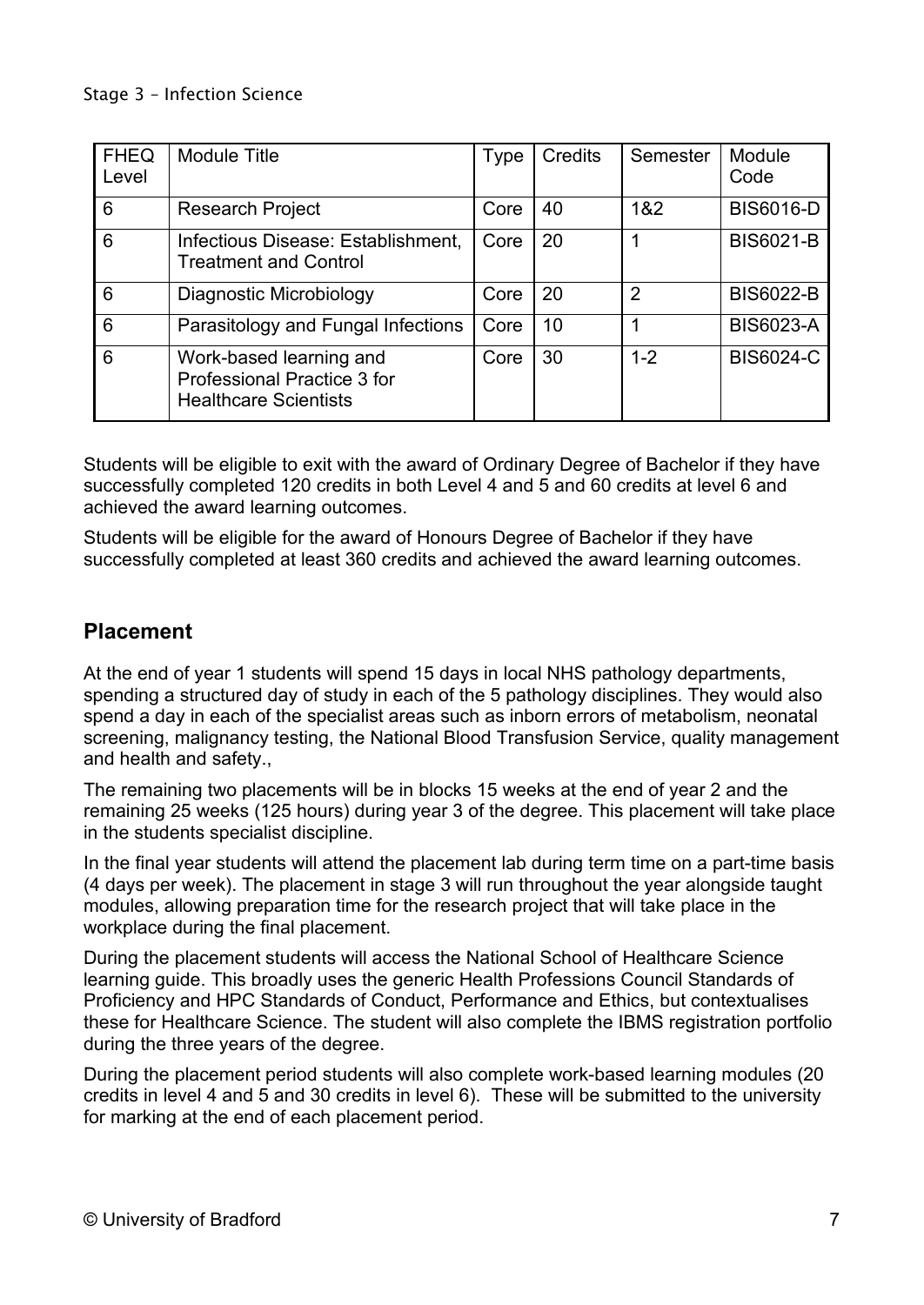The placement will equip students with a wide range of skills that will allow them to contribute to high-quality patient care. Upon successful completion of the programme, the student will be able to fulfil the role of a Healthcare Science Practitioner in the NHS.

# **Learning and Teaching Strategy**

The learning and teaching strategy takes into consideration the learning outcomes for the programme, progression through stages of study, the nature of topics studied and the need for students to demonstrate greater autonomy in learning as students progress through the programme.

Formal lectures will facilitate students' acquisition of knowledge and understanding (LO 1, 5,10) and discipline specific skills (LO 4,6,7, and 8). Laboratory sessions run in conjunction with the theoretical components will give students the opportunity to enhance their understanding of particular topics (LO 1, 5, 10). These will also help to develop discipline specific skills (LO 4-9) and personal transferable skills (LO 3, 9 12). Tutorials, workshops and case studies will develop knowledge and understanding (LO 1, 5, 10), discipline specific skills (LO 4,6,7,8) and personal transferable skills (LO 3-9). The discipline specific skills will be further enhanced in the bespoke 10 credit modules in stage 3 (LO 4,6 and 8). Directed study, involving directed reading of appropriate texts and the preparation of assessed work, is used to develop the majority of learning outcomes (LO 1-12). The significant work-based training allows for the further development of all the learning outcomes (LO 1-12).

# **Assessment Strategy**

The assessment strategy is designed to allow students to demonstrate achievement of the learning outcomes of an individual module appropriate to the level of study and the learning outcomes of the programme. These learning outcomes are consistent with the Framework for Higher Education Qualifications. At level 4, students will be examined, primarily, on the breadth of knowledge via MCQ and short answer examinations (LO 1,4). Coursework assignments will give students the opportunity to gain experience in report writing and data handling and interpretation (LO 2,7,8). As student's progress through levels 5 and 6, they will have the opportunity to demonstrate increasing skills of analysis, synthesis and criticism through a wide variety of assessment strategies, including written and oral examinations (LO ,5,6,7,8,10), report writing (LO 1-12) group work (LO 5,6,7,8,4, 8,10,12), essays, including a dissertation/ piece of independent study writing (LO 1-6, 8, 10-12), oral presentations (LO 1-5, 10,8,9,12), case studies (LO 1-5, 7,8, 8,10,12) and the project report (LO 1-12). The project report provides a major opportunity to demonstrate autonomy in data handling and critical interpretation in a research context. Student's professional competencies will be assessed primarily in the workplace through the work-based learning modules (LO 11) A memorandum of agreement will outline the responsibilities and accountability for achieving the outcomes and what support and guidance will be provided by the tutors. Successful completion of work-based training and the IBMS portfolio will be a requirement for registration to practice.

## **Assessment Regulations**

This Programme conforms to the standard University Assessment Regulations which are available at the link below:

[www.bradford.ac.uk/regulations](http://www.bradford.ac.uk/regulations)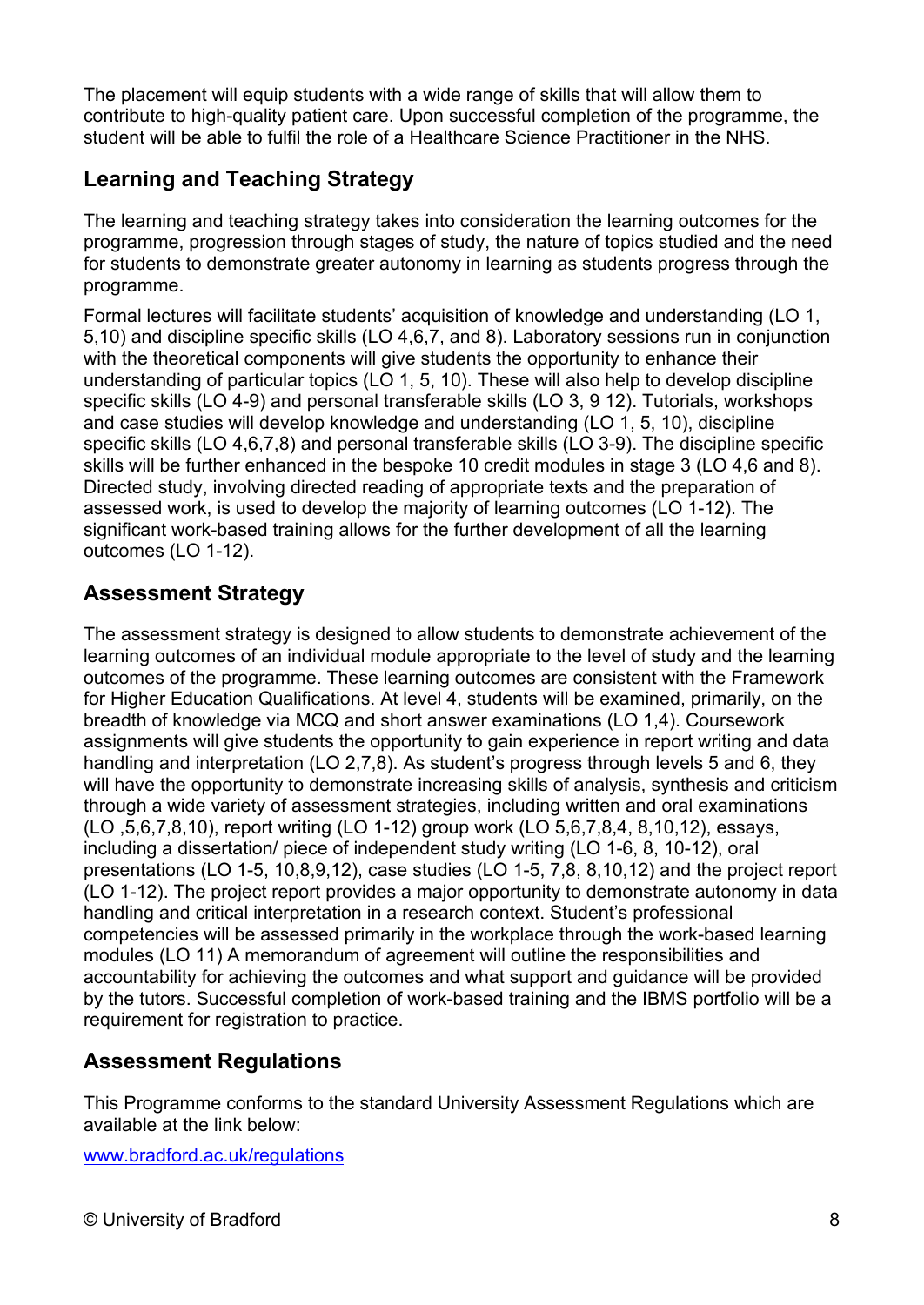However, there are a number of exceptions to these regulations as listed below:

- There is no compensation. This means that all modules must be passed at 40% or higher in order to progress between stages and be eligible for a final award of BSc (Hons).
- There is no Referral.

### **Admission Requirements**

We take into consideration a number of factors when assessing your application. It's not just about your grades; we take the time to understand your personal circumstances and make decisions based on your potential to thrive at university and beyond. Consideration of applications will be based on a combination of formal academic qualifications and other relevant experience.

The minimum entry requirements for the programme will be 112 UCAS points (old tariff: 280 points) from a combination of "A" levels one of which should include Biology or Chemistry at A2. Other equivalent vocational qualifications will also be considered as suitable entry requirements (BTEC, NVQ3/4). Applicants should also hold Mathematics and English grade C (level 4) or above at GCSE. All applicants will be interviewed prior to an offer.

A student who has recently studied a syllabus as part of a previous qualification prior to enrolling on the HCS degree will be able to have their qualification assessed to identify whether credit can be given for any modules studied. This may mean that a student is not required to take a particular unit of the HCS degree.

The University of Bradford has always welcomed applications from disabled students, and these will be considered on the same academic grounds as are applied to all applicants. Students who have some form of disability may wish to contact the programme leader before they apply.

If applicants meet the entry requirements, they will be invited to the Faculty for an interview and will also have an opportunity to meet staff, view the facilities and discuss "the Bradford experience" with current students. Offers will be made subject to a successful interview.

Applications are welcome from students with non-standard qualifications or mature students (those over 21 years of age on entry).

Successful applicants will be expected to undertake Disclosure and Barring Service check (DBS) and appropriate health checks.

### **Recognition of Prior Learning**

If applicants have prior certificated learning or professional experience which may be equivalent to parts of this programme, the University has procedures to evaluate and recognise this learning in order to provide applicants with exemptions from specified modules or parts of the programme.